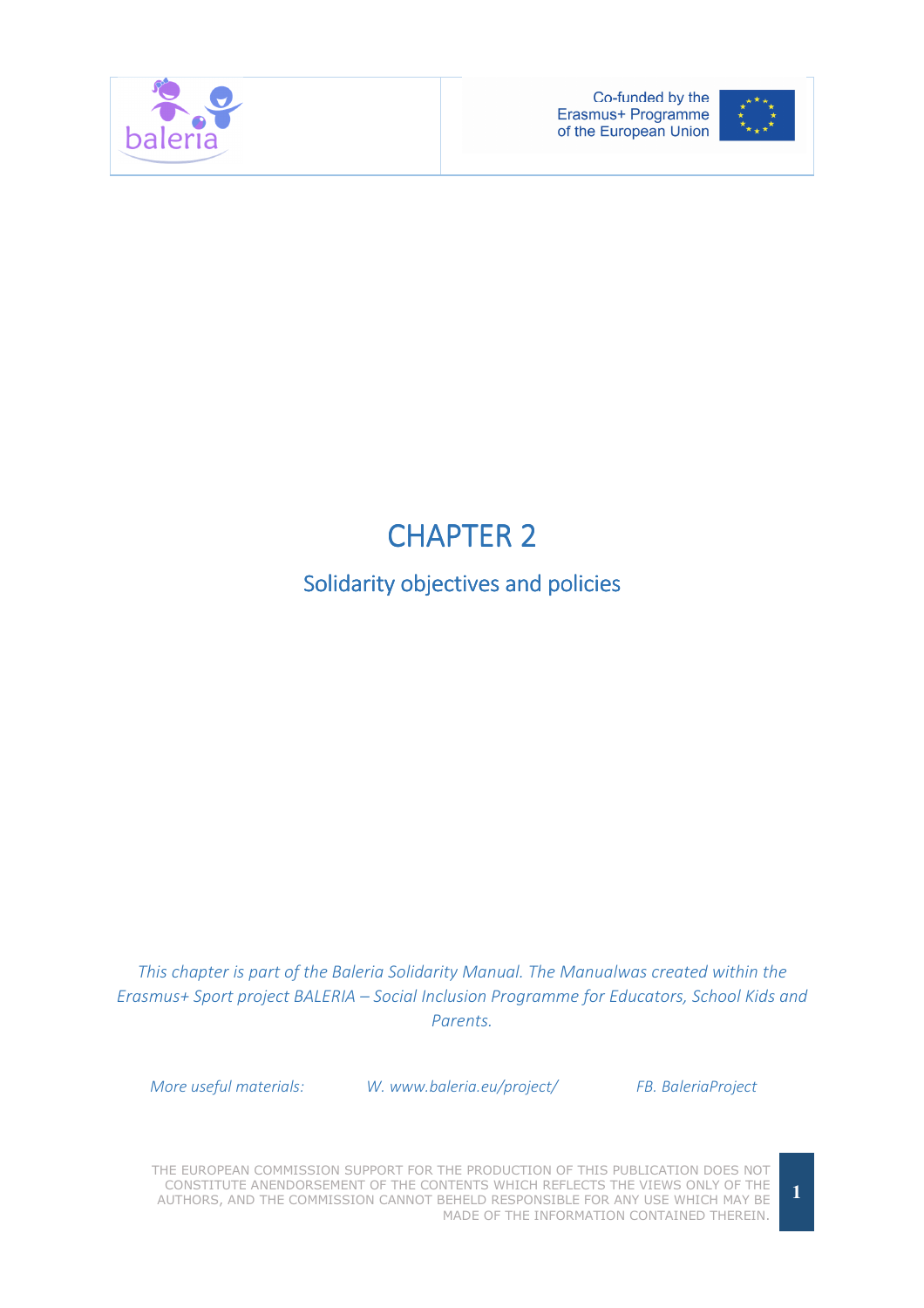



BALERIA Solidarity Manual defines which human needs are to be met and for whom. These policies should have a long-term perspective and should be adressed as part of a long range planning.

### **OBJECTIVES**

Organize assistance to all participants, particularly those with the greatest needs, through programmes prioritising development, training of coaches and administrators, and promoting the European values.

#### Policies:

- Promotion of the fundamental principles of fair play;
- Improvement of the technical skills level of teachers, parents and coaches in cooperation practices;
- Cooperation with organizations and entities devoted to education and promotion of sports and healthy life style;
- Creation of simple, functional and economy (low cost) sports facilities in cooperation with community, national or international bodies;
- Supporting preparation and participation in competitions at regional, national, and international level;
- Offering educational and capacity building opportunities for citizens, to enhance their dedication and service-orientation as teachers and practitioners.
- Involving the commitment of highly trained people from diverse cultures working together in the community to provide the needed capacity building skills and inherent values throughout a unique voluntary collaboration;
- Creating a strategy built on collaboration, based upon fundamental values: recognition of the dignity of each person, within the organization and out of it;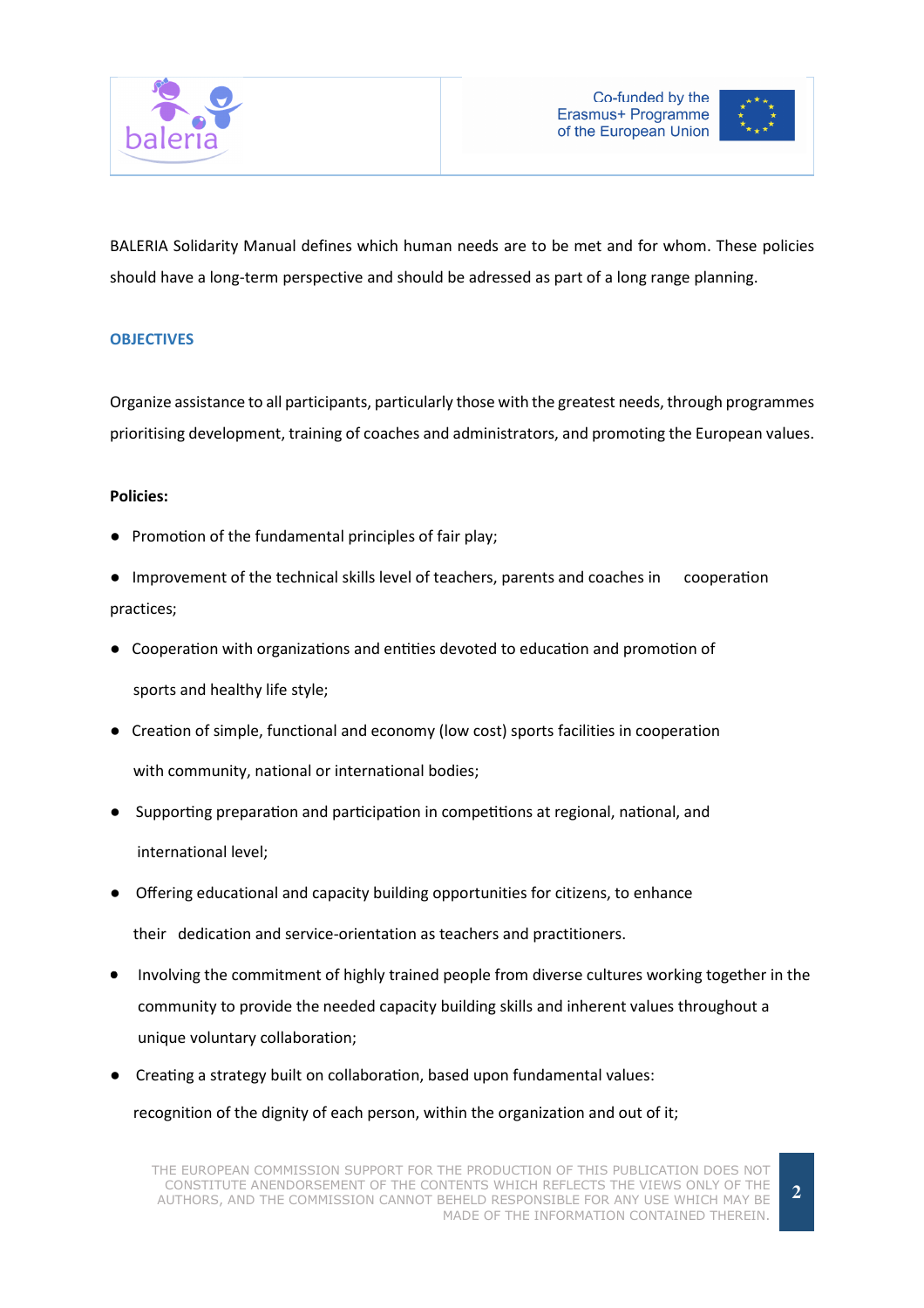



commitment to act out of justice, peace, tolerance and personal integrity;

- Acknowledging vulnerability: placing ourselves at the service of others;
- Appreciating and respecting different national cultures: learning from the values of others which in turn can enrich our way of living;
- Empowering and supporting people as they struggle to rebuild their lives, and social structures: help healing past divisions and building a just, appropriate and lasting relationship that lead to hope and peace.

#### Aims:

● To define through the above stated policies, which and whose human needs are to be met.

● to provide assistance to the project implementation through identifying qualified personnel for managing and administering the project in the future.

to provide strategic planning for the training of people; preparing them to work in the areas of education, health and sports, identifying those with the capacity for taking leadership roles in the project involved institutions.

- To create, develop and promote major Solidarity related policies, ensuring realistic and clear operating policy topics, such as:
	- a) Volunteer Policy;
	- b) Code of Ethical Conduct;
	- c) Health and Safety Policy;
	- d) Risk Management Policy;
	- e) Fundraising Policy
	- f) Child Safety Policy;
	- g) Expenses Policy